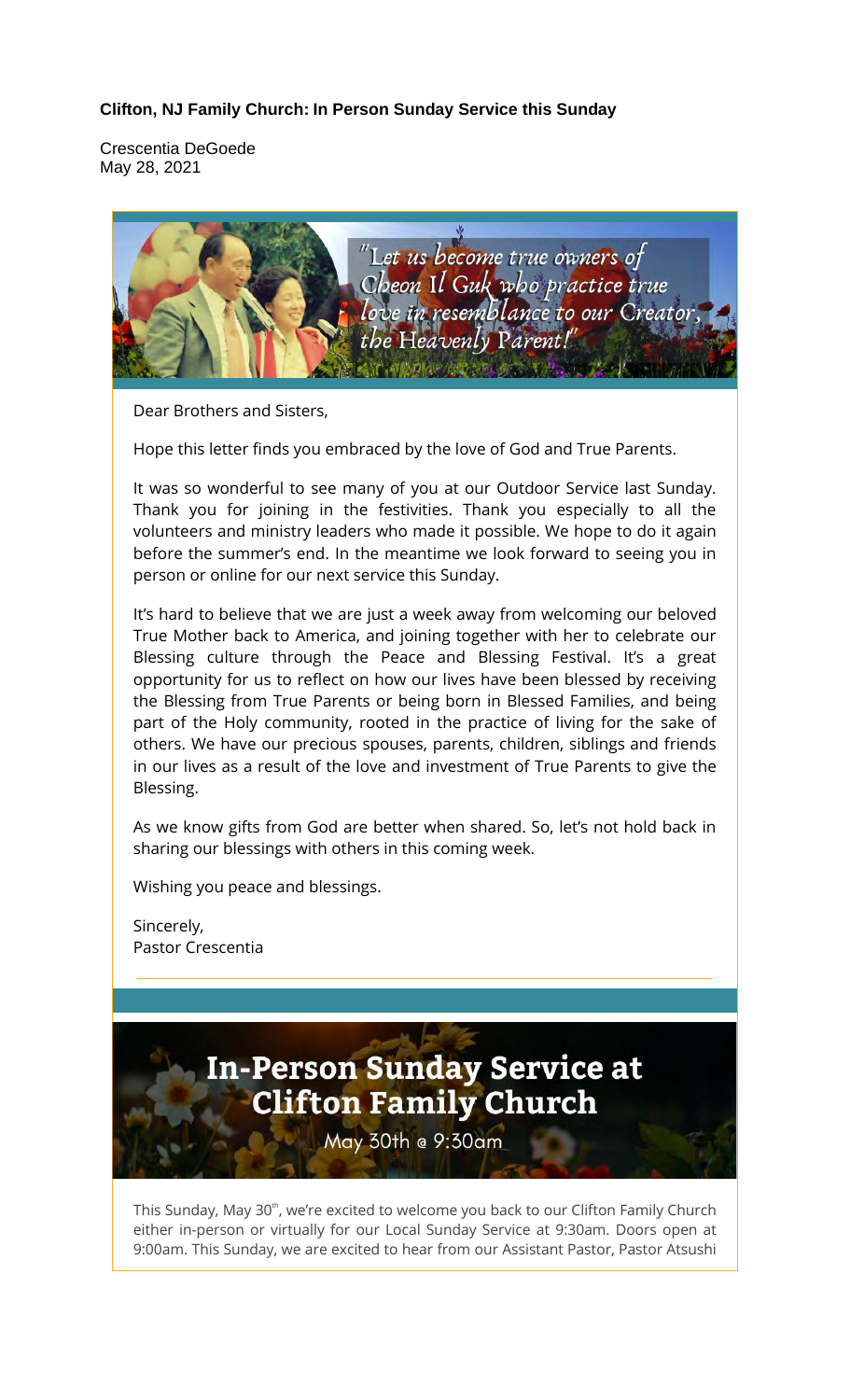Takino to give the message. Let us all give him our support.

Sunday School, of course, will be offered during the service. There will be fellowship with complimentary refreshments in the courtyard/Fellowship Hall after service. GO will also be selling their baked goods and boba tea as a fundraiser.

All seatings will be socially distanced. Masks will still be required to be worn while indoors for all people, whether vaccinated or not. For the safety of all attendees, please remain at home if you do not feel well on the day of service.



Strengthening our Roots Sermon Given by: Pastor Atsushi Takino

**Sign Up Here to Join By Zoom**



#### June 5th at 6pm | Virtual Celebration

*Revive your life, Revive your family, and Revive the World* 

Invite your family, friends, neighbors, and guests to be inspired by the message of True Mother

Attention Heavenly Tribal Messiah! If you are planning to host a watch party in your own homes, please let us know! Fill out your name, contact, and how many people you are expecting.

#### **Fill Out Info Here**

**To Register and share about our event, click on the link below:**

**Register at: peacestartswithme,org**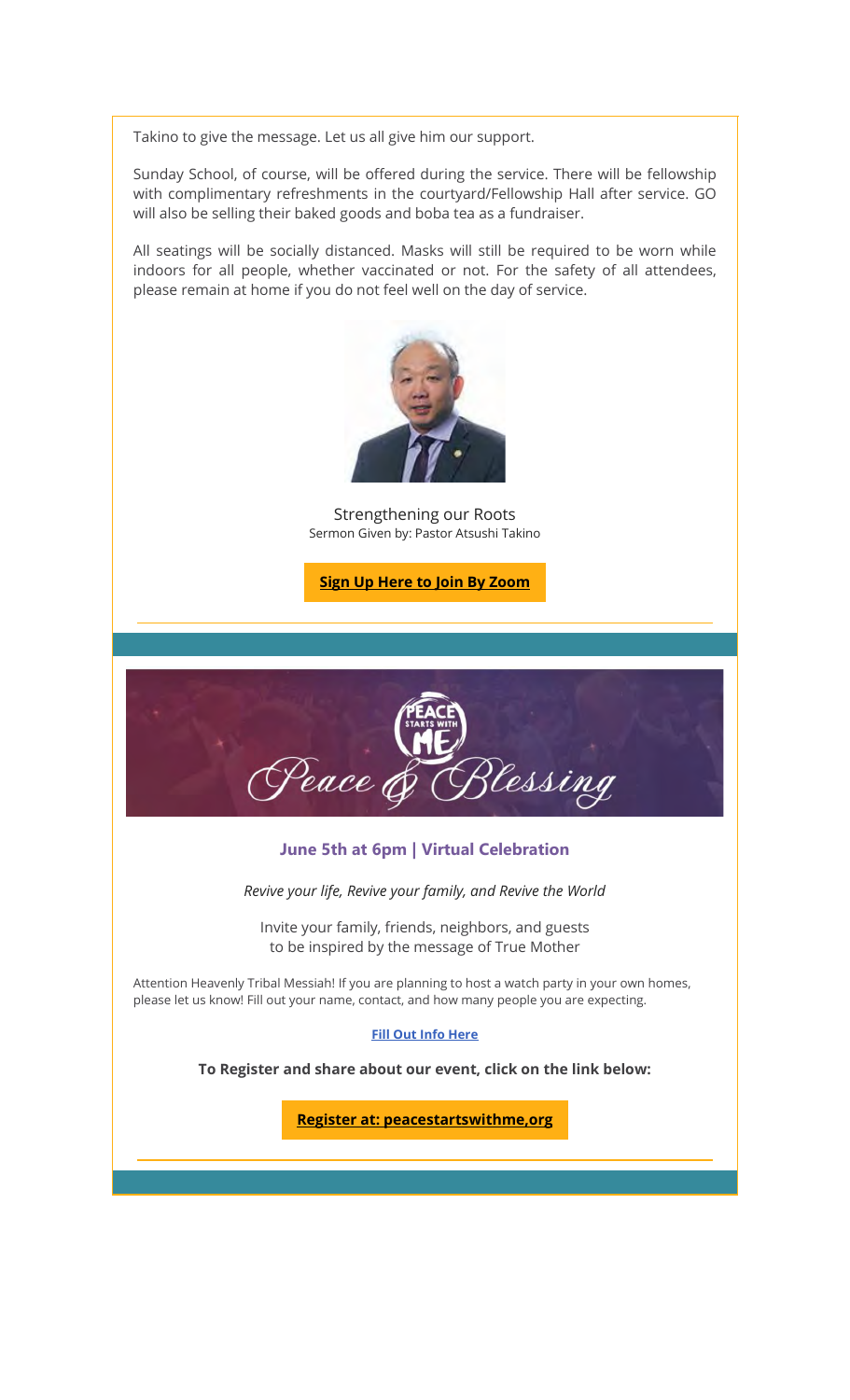

## **National Family Service on Sundays at 11am**

**Please make sure to join us in watching the live stream of the national service, which will be offered at 11AM EST to communities across the nation.**

It will be live streamed here: **live.familyfed,org** at 11AM. Enjoy the service from the comfort of your own home!

# Children's Ministry

LET'S COME TOGETHER AND OFFER GRATITUDE TO OUR BROTHERS AND SISTERS IN HEAVEN.



FOR SUNDAY SCHOOL AGE KIDS **PRE-K TO 7TH GRADE** 

> **Is Cancelled Due to Heavy Rain Rain Date TBD**

Due to the rain and possibly, muddy ground, this event will be rescheduled.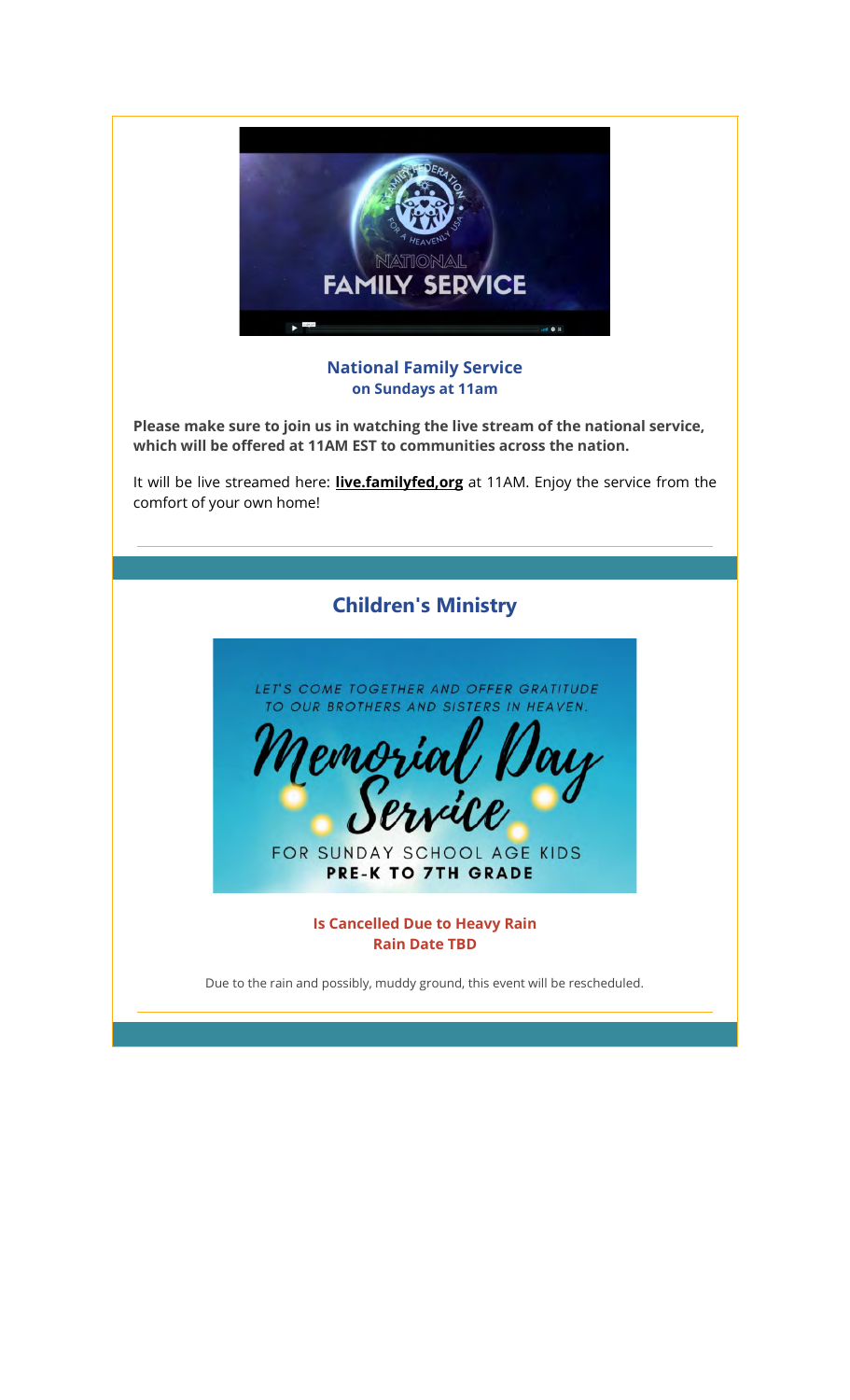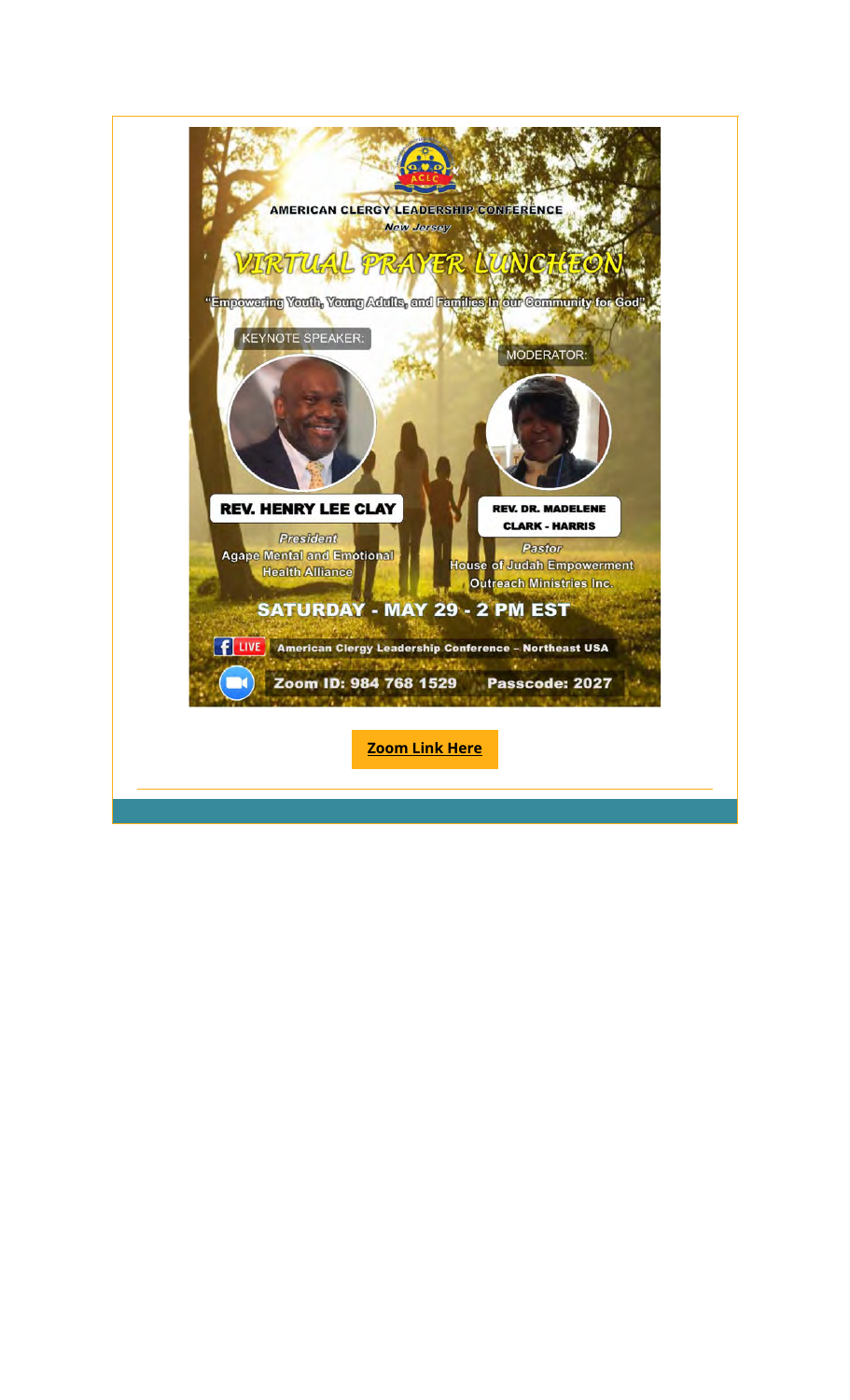



A Special Grace Liberation and Blessing Ceremony for 430 Generation of Ancestors

**Save the Dates for the upcoming workshops: June 26th, 2021; All Info due by May 31st if you're sending to Mrs. Ueda**

**Last Day to liberate all your 430 Generations is August 24, 2021**

**For More Info Click Here**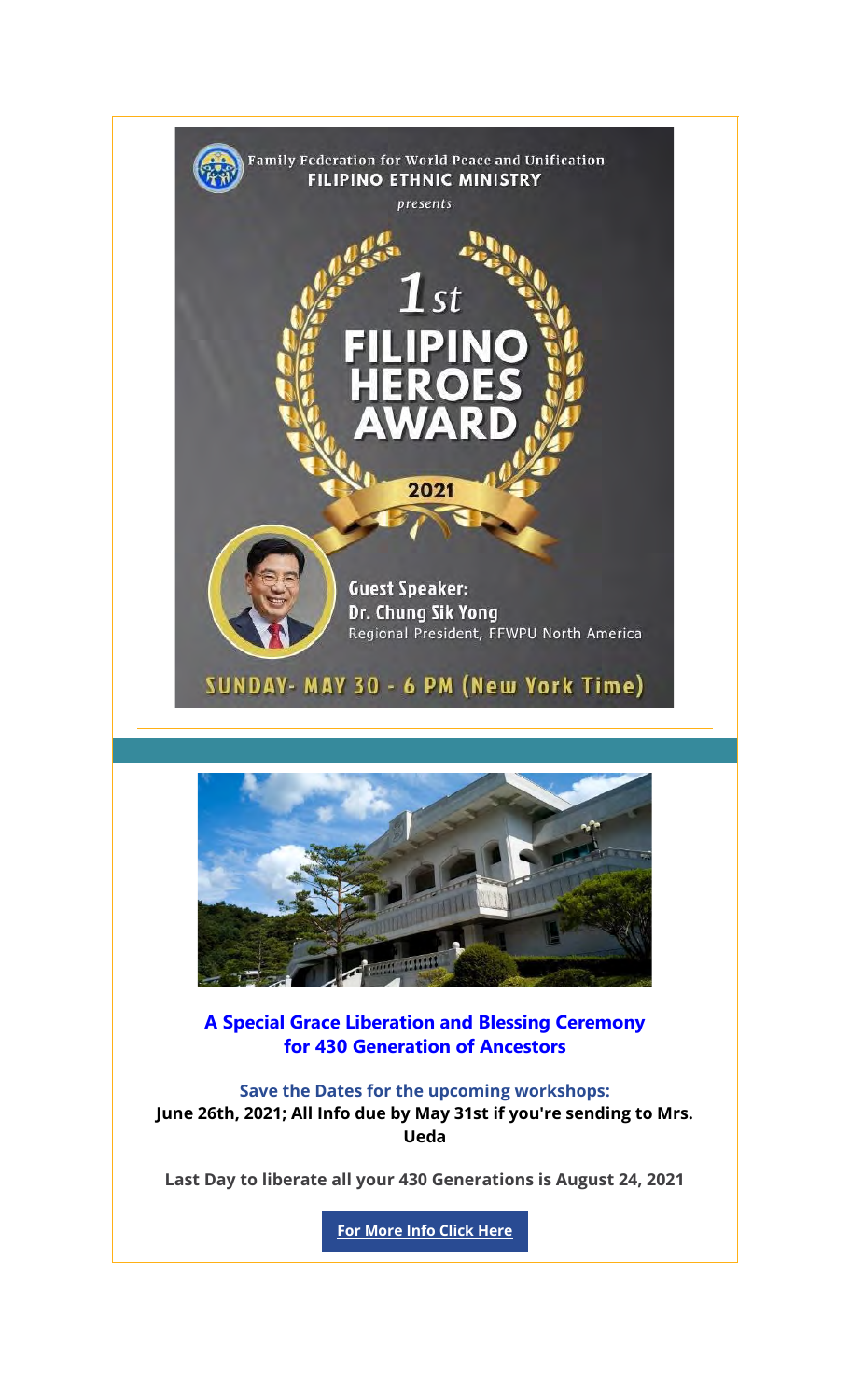**Pastor Atsushi Takino** 



## Shehaqua Family Camp Registration is Open!

Join Shehaqua Family Camp this summer for a spiritually enriching experience for the whole family through the beauty of nature, education by age group, fun and fellowship of sports, crafts, music and social activities in the safety of the outdoors.

There are three programs to choose from:

- Week 1 (July 18 July 23)
- Family Camp Weekend (July 23 July 26)
- Week 2 (July 26 July 31)

**Early Bird Registration is May 31st**

More Info **To Register** 

# **Young Couples Breaktime**

Saturday June 12th at 6pm

Many Couples have disagreements over how to relate with parents and their in-laws. In this gathering for young couples, we will share and discuss best practices with one another on taking a team approach in relating with the parents and in-laws.

What: Dinner & Discussion for young couples Where: Clifton Family Church

\*A complimentary dinner will be provided courtesy of BFM. On-site childcare will also be available for those who need it for a small fee.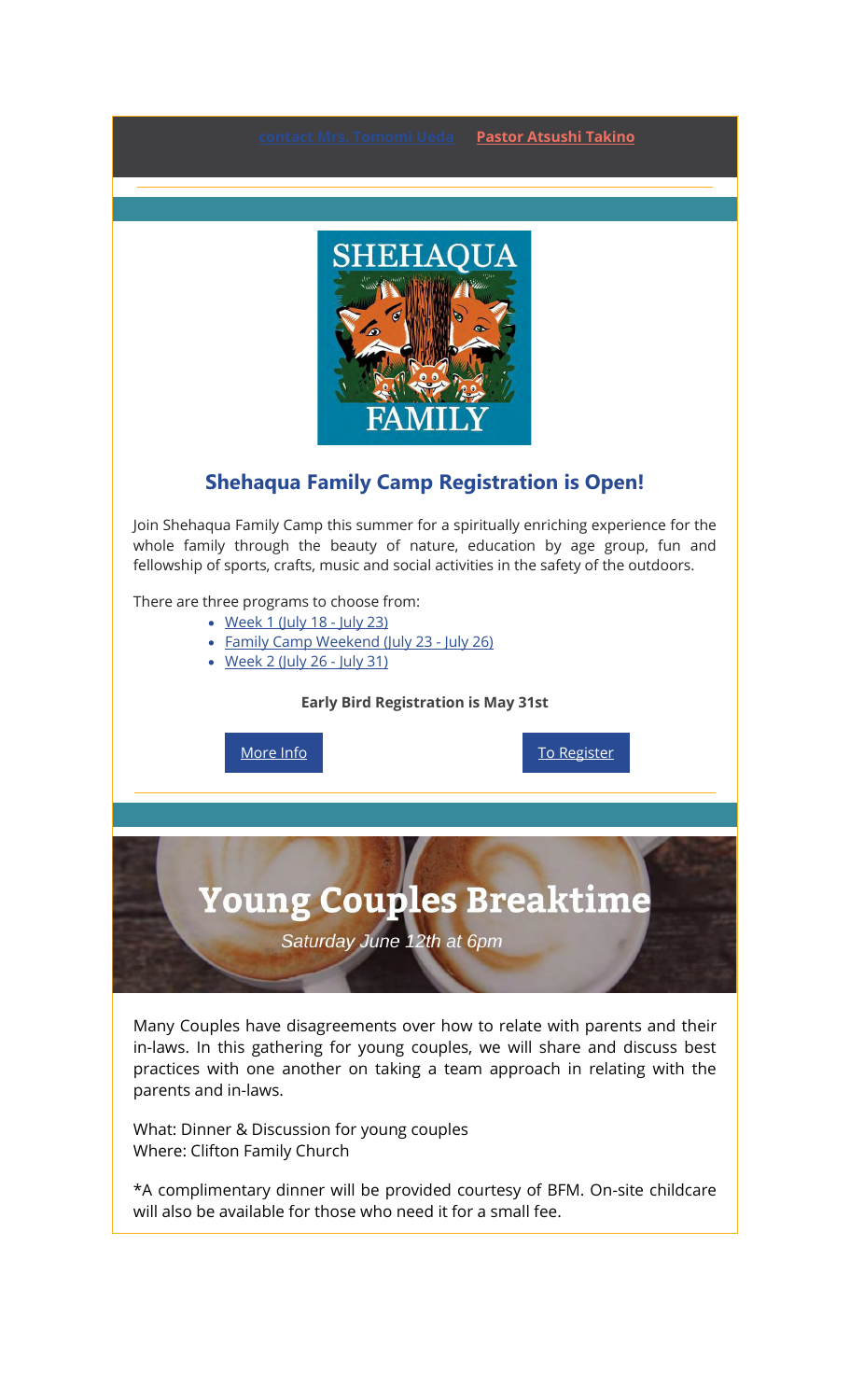## Register Here



## Donate to the Clifton Family Church